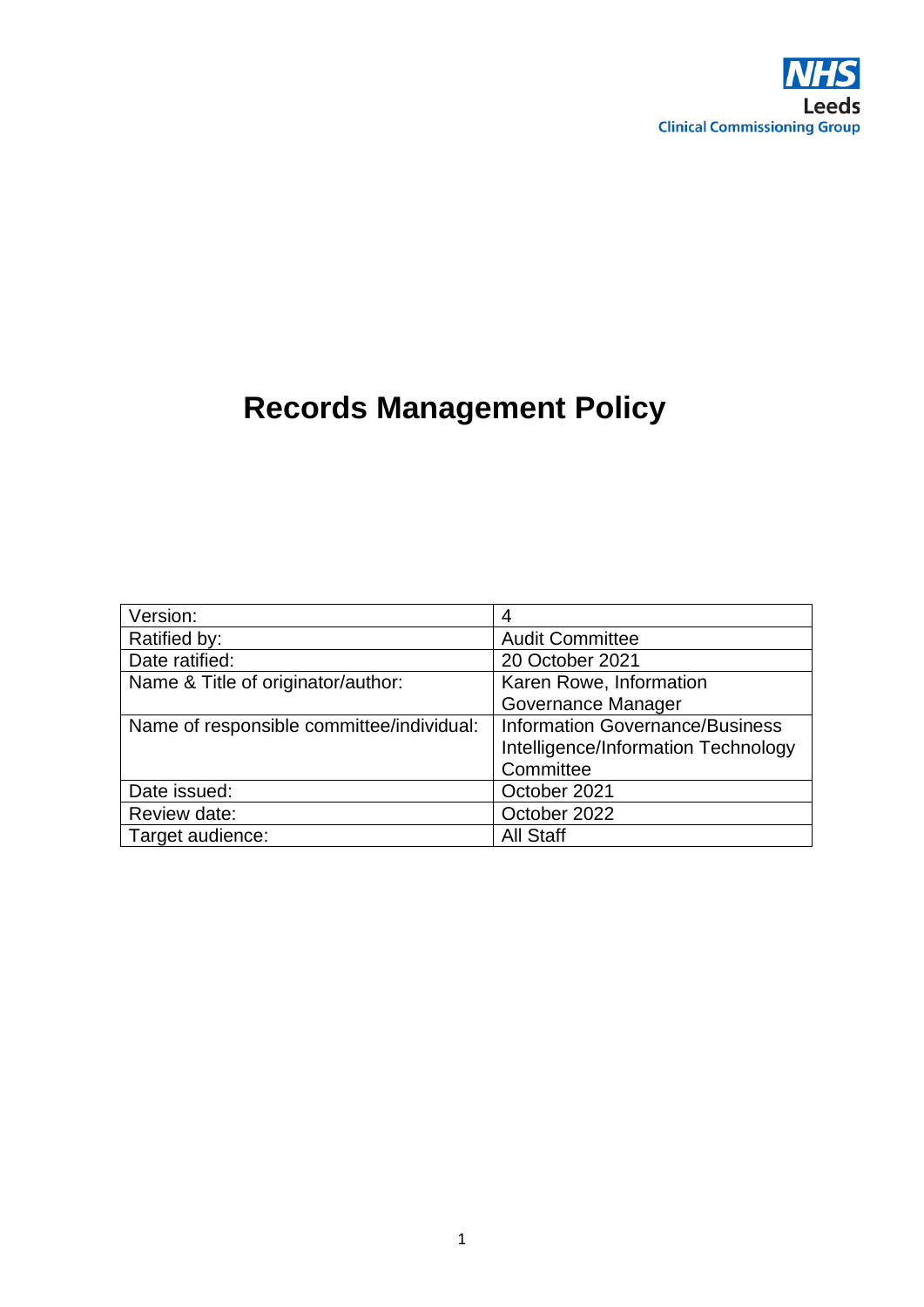## **Executive Summary**

This policy applies to all Leeds CCG staff and contractors undertaking work on behalf of the CCG. It applies to all records regardless of format or the recordkeeping system in use.

This policy and supporting guidance provides the framework to enable the efficient and effective management of records, ensuring information remains as an asset to the CCG by:

- Protecting the content, context and structure of records to meet business needs and stakeholder requirements.
- Promoting recordkeeping practices and systems, so far as practicable, to comply with guidance from the Information Commissioner, NHS institutions and professional standards and including ISO 15489-1: 2016 and BS 10008: 2014.
- Clearly defining responsibilities and accountability for records.
- Embedding information management procedures/practices that conform to applicable legislative and statutory requirements.

Information Asset Owners are responsible for supporting staff to participate in adequate training and ensuring processes/procedures are documented to ensure that records and data are:

- Reliable / Accurate
- Complete
- Useable, over the period they are required
- Fixed, providing an audit for modifications
- Validity, identification of true source

## **Equality Statement**

This policy applies to all employees, Governing Body members and members of Leeds Clinical Commissioning Group irrespective of age, race, colour, religion, disability, nationality, ethnic origin, gender, sexual orientation or marital status, domestic circumstances, social and employment status, HIV status, gender reassignment, political affiliation or trade union membership.

A full Equality Impact Assessment is not considered to be necessary as this policy will not have a detrimental impact on a particular group.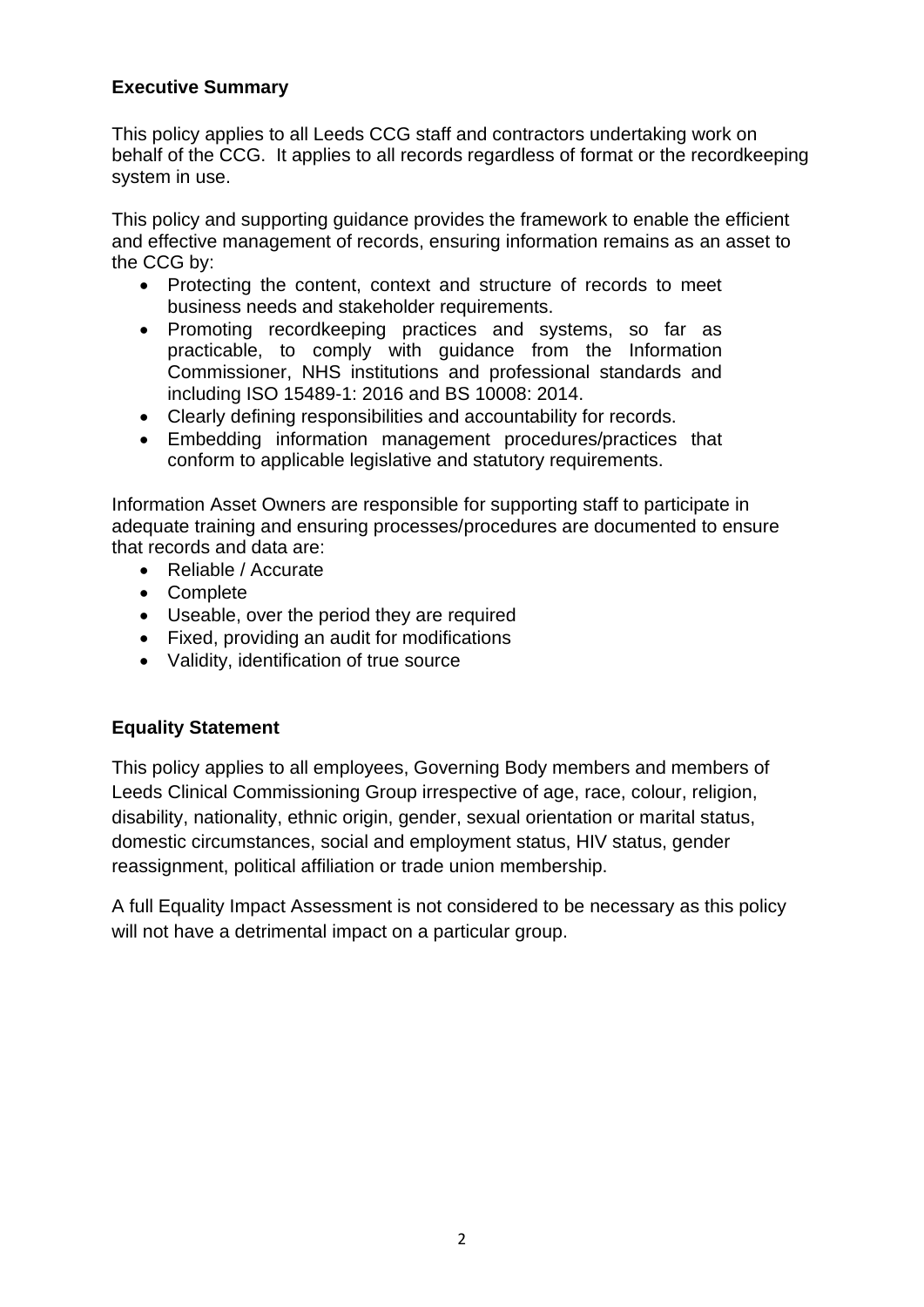## **Contents**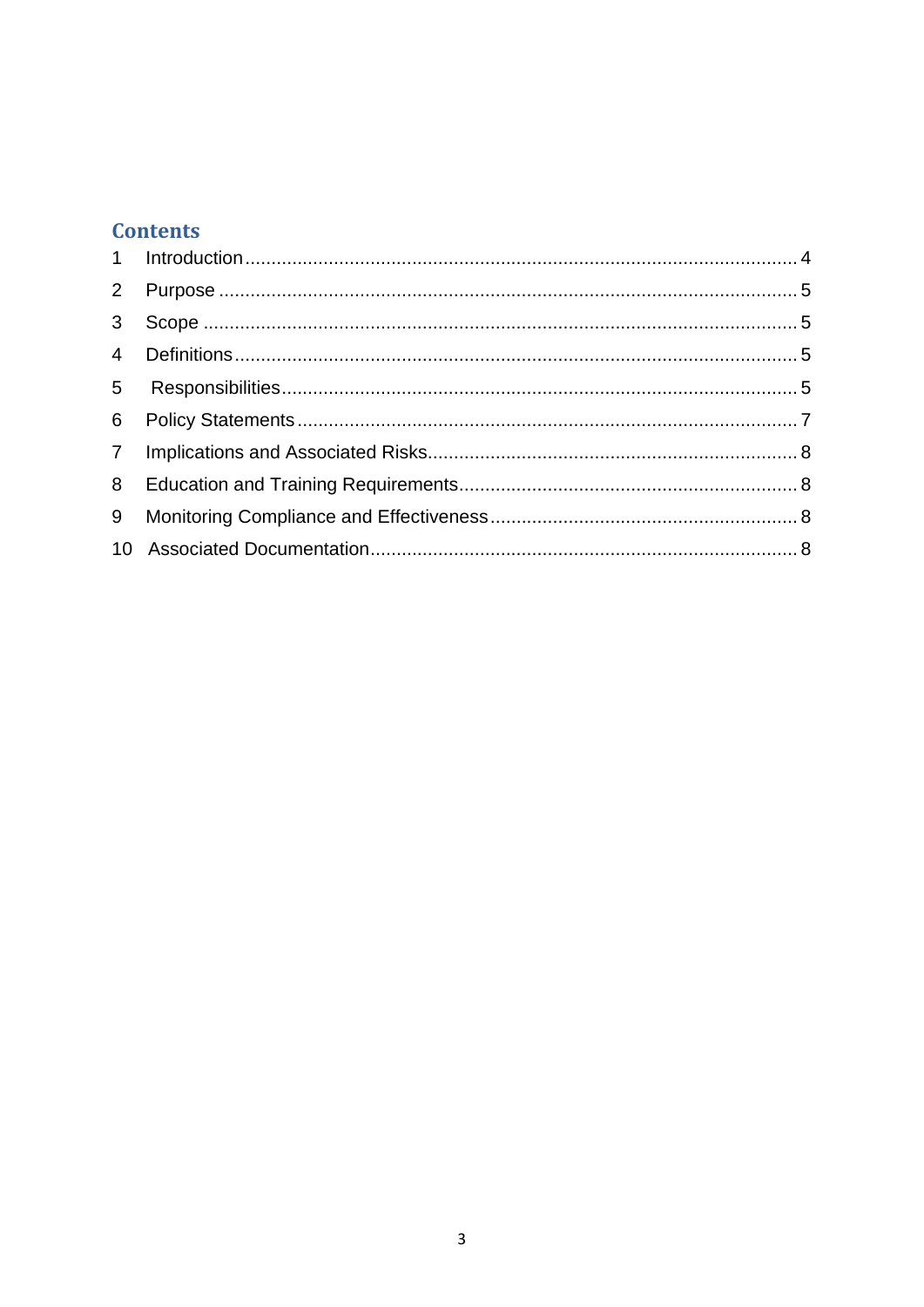## <span id="page-3-0"></span>**1 Introduction**

A record is a piece of information produced or received in the initiation, conduct or completion of an institutional or individual activity. It comprises sufficient content, context and structure to provide evidence of the activity. It contains information that is worthy of preservation in the short, medium or long term.

Records Management is the process by which organisations manage all the aspects of records they use, whether internally or externally generated and in any format or media type, from their creation or collection, through their life cycle to the eventual disposal.

Examples of record formats:

- Digital
- Paper
- Photographs, slides or other images
- Audio and video tapes, cassettes, CD-ROM etc
- Emails
- Computerised records
- Scanned records
- Text messages (SMS) and social media (both outgoing from the NHS and incoming responses from the patient/service user) such as Twitter and Skype
- Metadata added to, or automatically created by, digital systems when in use (content can sometimes be of little value if it is not accompanied by relevant metadata).
- Websites and intranet sites that provide key information to patients/service users and staff

Leeds CCG recognises that effective records management systems will help ensure that records provide value by:

- Promoting efficiency and effectiveness: enabling staff to find the information needed, at the right time.
- Protecting individuals and the CCG: providing evidence that is legally admissible.
- Promoting trustworthiness and establishing confidence with stakeholders.
- Reducing physical and digital costs.
- Providing for consistency across CCG departments.

The aims of the Leeds CCG records management systems whether hard copy or electronic are that the record:

- is present: the CCG has the information that is needed to form a reconstruction of activities or transactions that have taken place.
- can be accessed: information can be located, accessed and displayed in a way consistent with the initial use, and the current version is identified where multiple versions exist.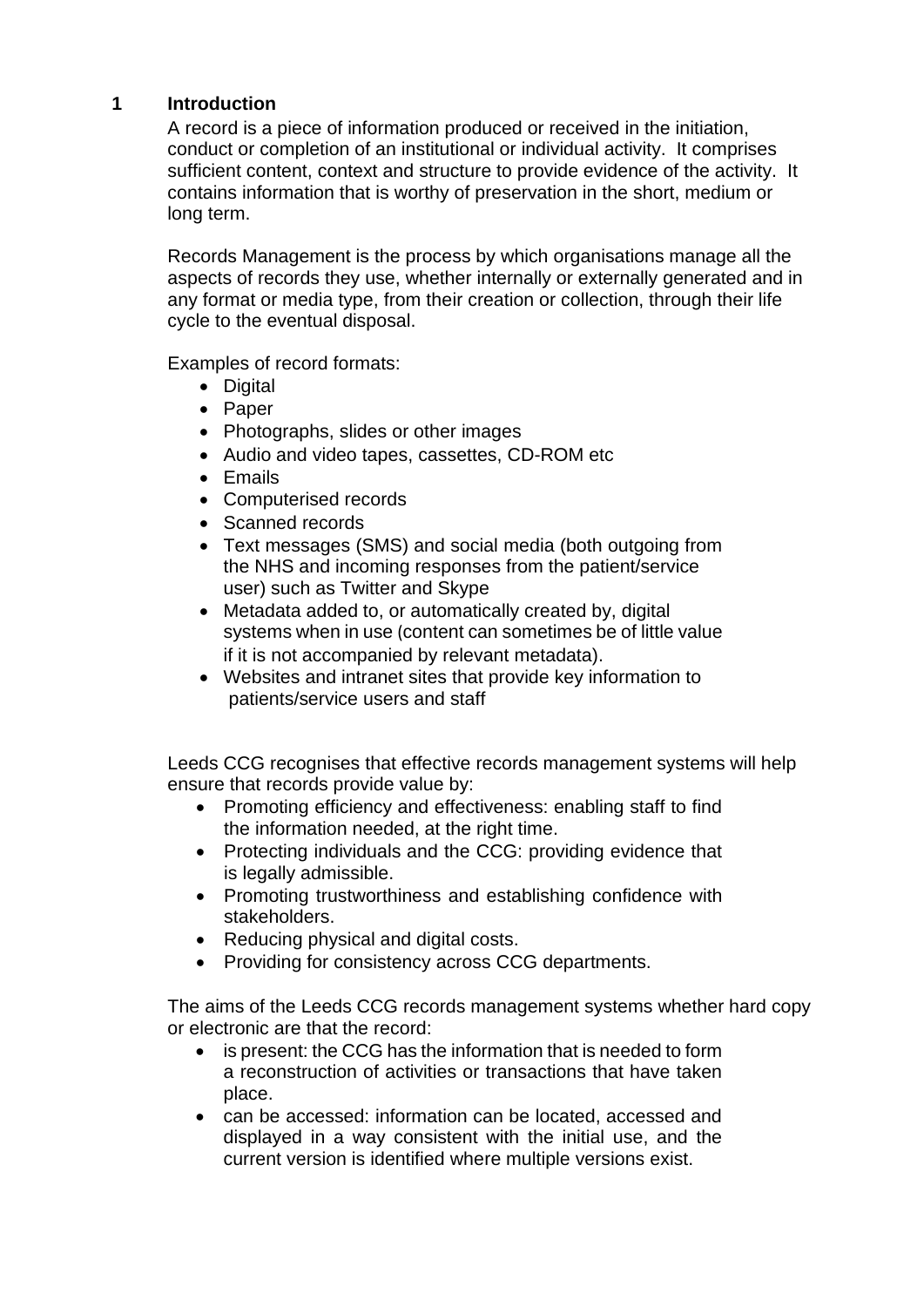- can be interpreted: the context of the record can be established: who created the document and when, during which business process, and how the record is related to other records.
- can be trusted: the record reliability represents the information that was actually used in or created by the business process, and its integrity and authenticity can be demonstrated.
- can be maintained through time: the qualities of accessibility, interpretation and trustworthiness can be maintained for as long as the record is needed.

This policy and supporting guidance provides the framework to enable the efficient and effective management of records, ensuring information remains as an asset to the CCG.

#### <span id="page-4-0"></span>**2 Purpose**

The purpose of this policy is to ensure that Leeds CCG:

- protects the content, context and structure of records to meet business needs and stakeholder requirements.
- promotes recordkeeping practices and systems so far as practicable, to comply with guidance from the Information Commissioner, NHS institutions and professional standards and including ISO 154891: and BS 10008: 2020
- clearly defines responsibilities and accountability for records.
- operates records management procedures and practices that conform to applicable legislation.
- are open, transparent and responsive.
- support continuity and consistency in management and administration.

#### <span id="page-4-1"></span>**3 Scope**

This policy applies to all staff including CCG staff, temporary staff, seconded staff, contractors and others undertaking work on behalf of the CCG. It covers all records created, received or maintained by staff while carrying out their corporate functions.

#### <span id="page-4-2"></span>**4 Definitions**

This policy is written to be understood without the need to clarify definitions. In support material published by the information governance team, a list of terms and definitions that related to information management is available at L:\CorpRes\_Informatics\InfGov\_Recordkeeping\Supporting\_Others\Guidance

#### <span id="page-4-3"></span>**5 Responsibilities**

All NHS records are public records under the terms of the Public Records Act 1958 This means that employees are responsible for any records that they create or use in the course of their duties. This includes records controlled by NHS organisations under contractual or other joint arrangements, or as inherited legacy records of defunct NHS organisations. The Act applies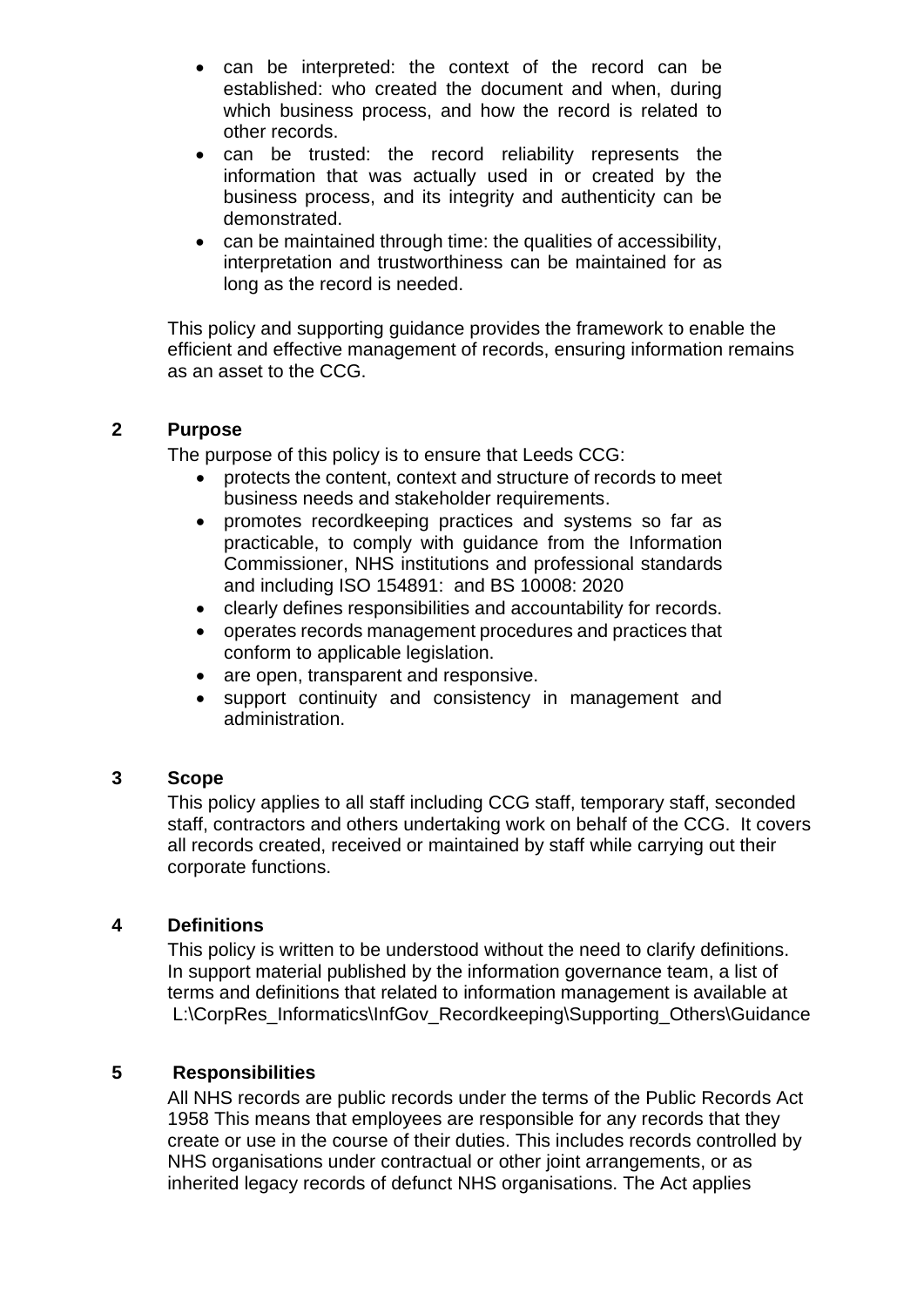regardless of the format of the records. The Act sets out broad responsibilities for everyone who works with such records and provides guidance and supervision.

The Information Governance/Business Intelligence/IT (IG/BI/IT) Committee reports, advises and provides direction to the CCG in meeting its corporate responsibilities to maintain its records and recordkeeping systems in accordance with regulatory environment.

#### **Accountable Officer**

The Accountable Officer has overall accountability for records management across the CCG and has overall responsibility for establishing and maintaining an effective document management system, for meeting all statutory requirements and adhering to guidance issued in respect of procedural documents.

#### **Senior Information Risk Owner (SIRO)**

The CCG's SIRO is responsible for approving and ensuring that national and local guidelines/protocols on the handling and management of information are in place.

The SIRO is responsible to the Governing Body for ensuring that all Information risks are recorded and mitigated where applicable. The CCG's SIRO is responsible for ensuring that all record management issues (including electronic media) are managed in accordance with this policy.

#### **Caldicott Guardian**

The Caldicott Guardian is responsible for ensuring that national and local guidelines on the handling of confidential personal information are applied consistently across the organisation. They are responsible for ensuring patient identifiable information is shared in an appropriate and secure manner.

#### **Data Protection Officer**

The Data Protection Officer has a particular responsibility in ensuring that the CCG meets its legal responsibilities with regards to information governance and compliance with the Data Protection Act (DPA) 2018, UK General Data Protection Regulations (GDPR), Freedom of Information Act 2000 and the Environmental Information Regulations 2004.

#### **Information Governance Team including Records Management**

The Information Governance Team is responsible for liaising with Information Asset Owners/Administrators and Departmental Leads for providing guidance, support and training to the CCG staff and partner organisations where agreed. The team is responsible for the monitoring of activity to standards, conducting audits, the application of toolkits and for advising on matters to be compliant with information legislation.

The Records Manager will provide support to the Information Asset Owners and act as a departmental point of contact for all records management matters.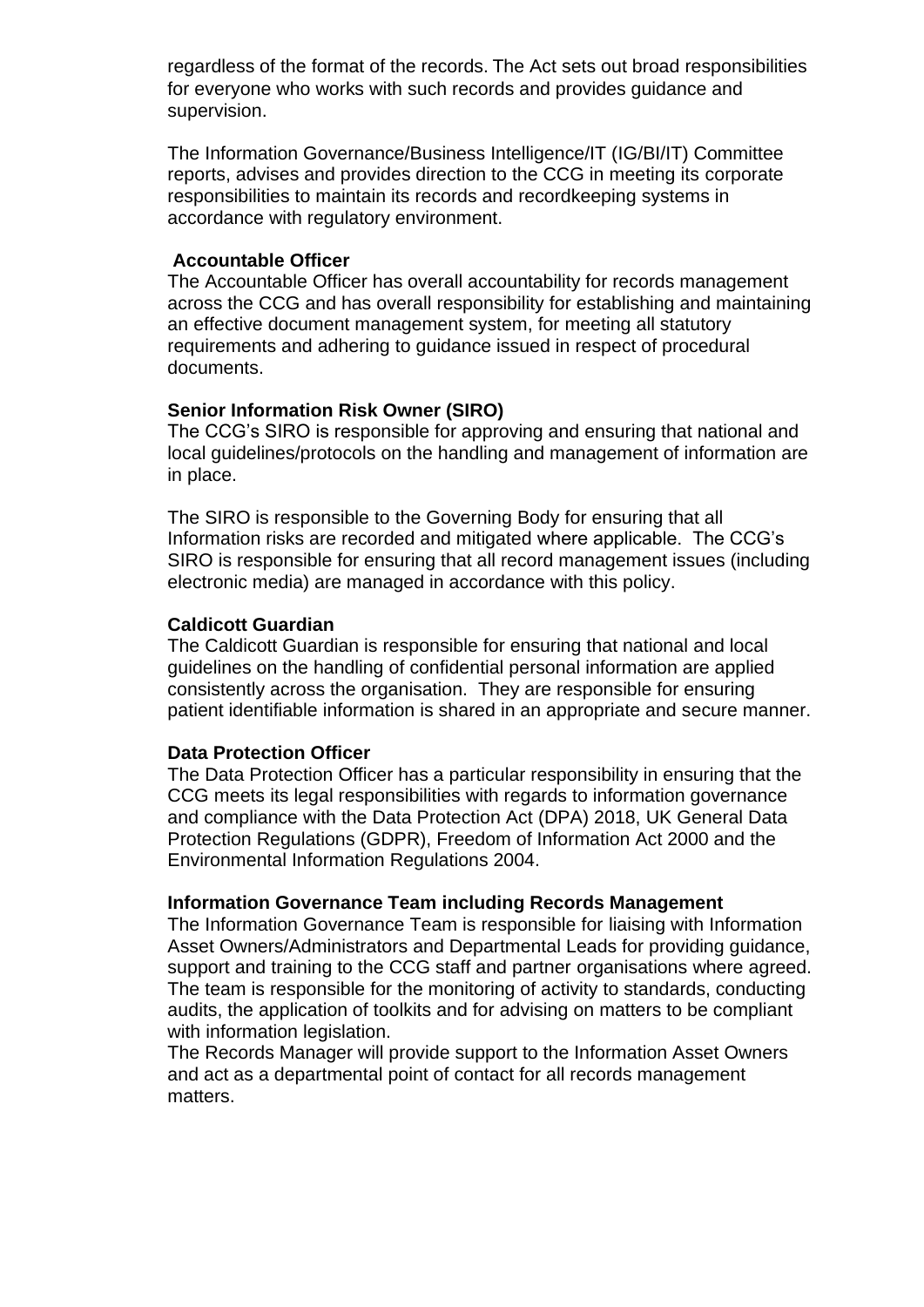## **Directors/Senior Managers/Information Asset Owners**

Directors, Senior Managers and Information Asset Owners are responsible for the quality and implementation of records management within their department. They have responsibility for disseminating information related policies, guidance and must ensure completeness of the Information Asset Register and associated recordkeeping and governance processes.

## **Staff**

All staff are responsible for the records they create, receive or use in the course of their duties and are required to act in accordance with the principles of this policy. They must ensure that the records they manage are:

- Fit for purpose
- Accurate
- Appropriately secure
- Accessible within defined access restrictions
- Maintained in line with the CCG records management procedure and guidelines.

All staff, whether working with clinical or administrative records, must be appropriately trained so that they are competent to carry out their designated duties and fully aware of their personal responsibilities in respect of record keeping and records management.

## <span id="page-6-0"></span>**6 Policy Statement**

This policy statement sets out the CCG's commitment to create, keep and manage records and document the principle activities in this respect.

- Records to be treated as a valuable resource, ensuring their inclusion within the Information Asset Register.
- The efficient capture, retrieval and disposal of records, in line with the retention and disposal schedule.
- Identification of records that are vital for business continuity.
- Keeping appropriately complete, authentic, reliable, secure and accessible records of what the CCG does.
- The management of records to comply with regulations and legal requirements including but not limited to The DPA 2018, UK GDPR, Freedom of Information Act 2000, Environmental Information Regulations 2004, Human Rights Act 1998 and the Common Law Duty of Confidentiality.
- Identification and recording of all record management systems, ensuring that appropriate operating instructions are available.
- Arrangements for disaster recovery and business continuity.
- Staff to develop key information management skills, relevant to their role.
- All staff, including agency and temporary staff, students, volunteers and non-executive staff to complete mandatory training.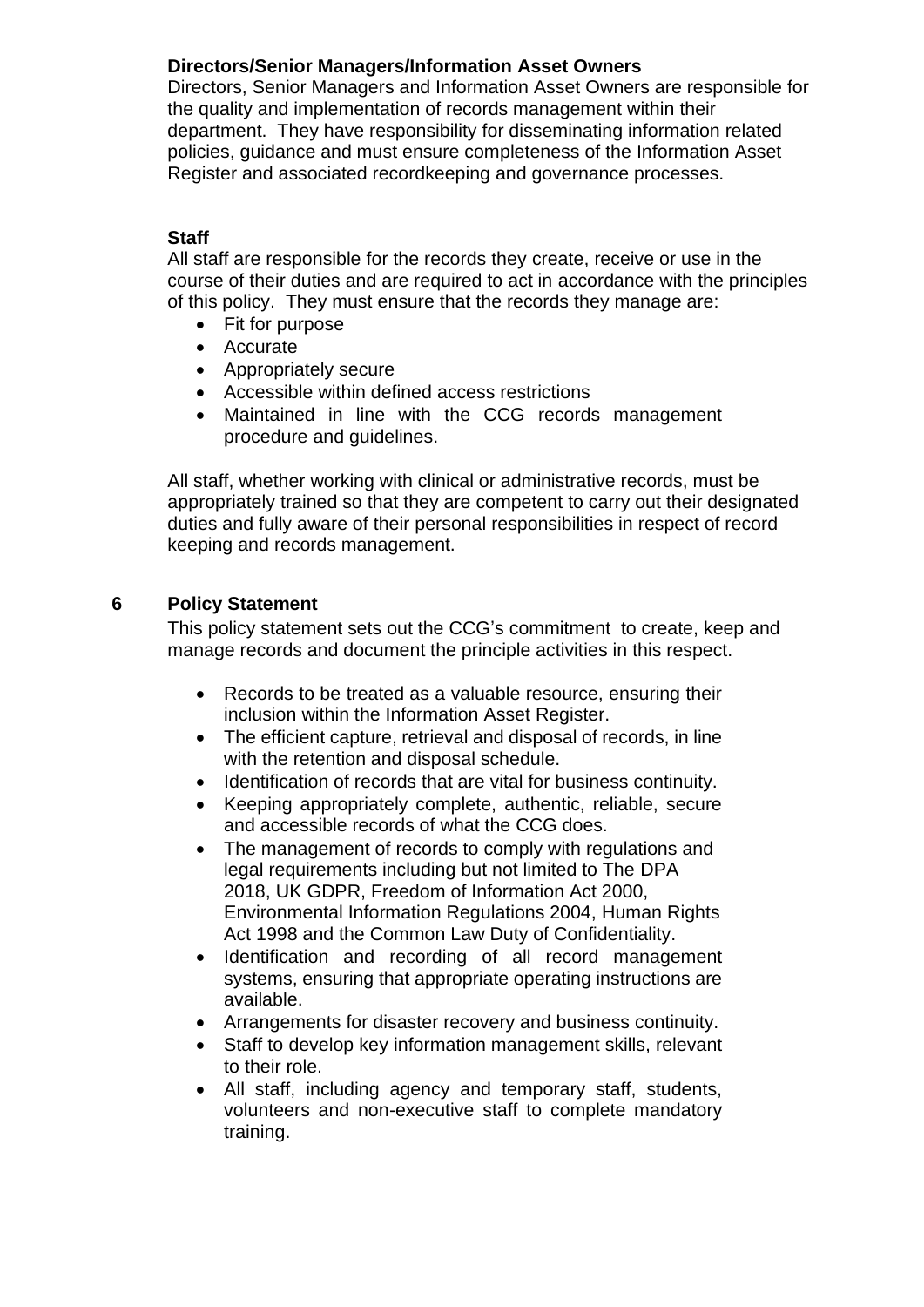## <span id="page-7-0"></span>**7 Implications and Associated Risks**

All risks relating to projects, implementing or changing recordkeeping systems, should be reported into the appropriate project risk register. Operational risks should be added to the CCG Risk Register via Datix. For further information please refer to the CCG's Risk Management Strategy.

All risks in relation to potential or actual information breaches should be reported through the incident reporting system, DATIX and raised with the Data Protection Officer.

## <span id="page-7-1"></span>**8 Education and Training Requirements**

All line managers must ensure that their teams/staff, whether administrative or clinical, are adequately trained and apply the appropriate guidelines, that is, they must have an up-to-date knowledge of the laws and guidelines concerning confidentiality, data protection and records management.

All staff are responsible for completing mandatory training that is applicable to their role, in relation to recordkeeping, information governance and cyber/data security.

## <span id="page-7-2"></span>**9 Monitoring Compliance and Effectiveness**

The records Manager, in liaison with Information Asset Owners, Directors and Senior Managers will promote and assist with the implementation of this policy. This will include:

- The policy being published on the CCG website and highlighted through bulletins, team briefings and other established channels of communication.
- Delivery of training and support, to meet mandatory and individual needs.
- Compliance and effectiveness being monitored through the completion of audits, toolkits and reporting.
- Monitoring and auditing undertaken by the Informatics department and through assigned applications/services.
- Breaches of this policy will be investigated and may result in the matter being treated as a disciplinary offence under the CCG disciplinary policy.

## <span id="page-7-3"></span>**10 Associated Documentation**

This policy should be read in conjunction with other Leeds CCG information related policies and their associated operating materials (including but not limited to):

- Data Information rights including Subject Access Requests Freedom of Information and EIR
- Data Protection Impact Assessment procedure
- Retention and Disposal Schedule
- Recordkeeping guidance
- Information Asset Owners handbook
- Risk Management Strategy